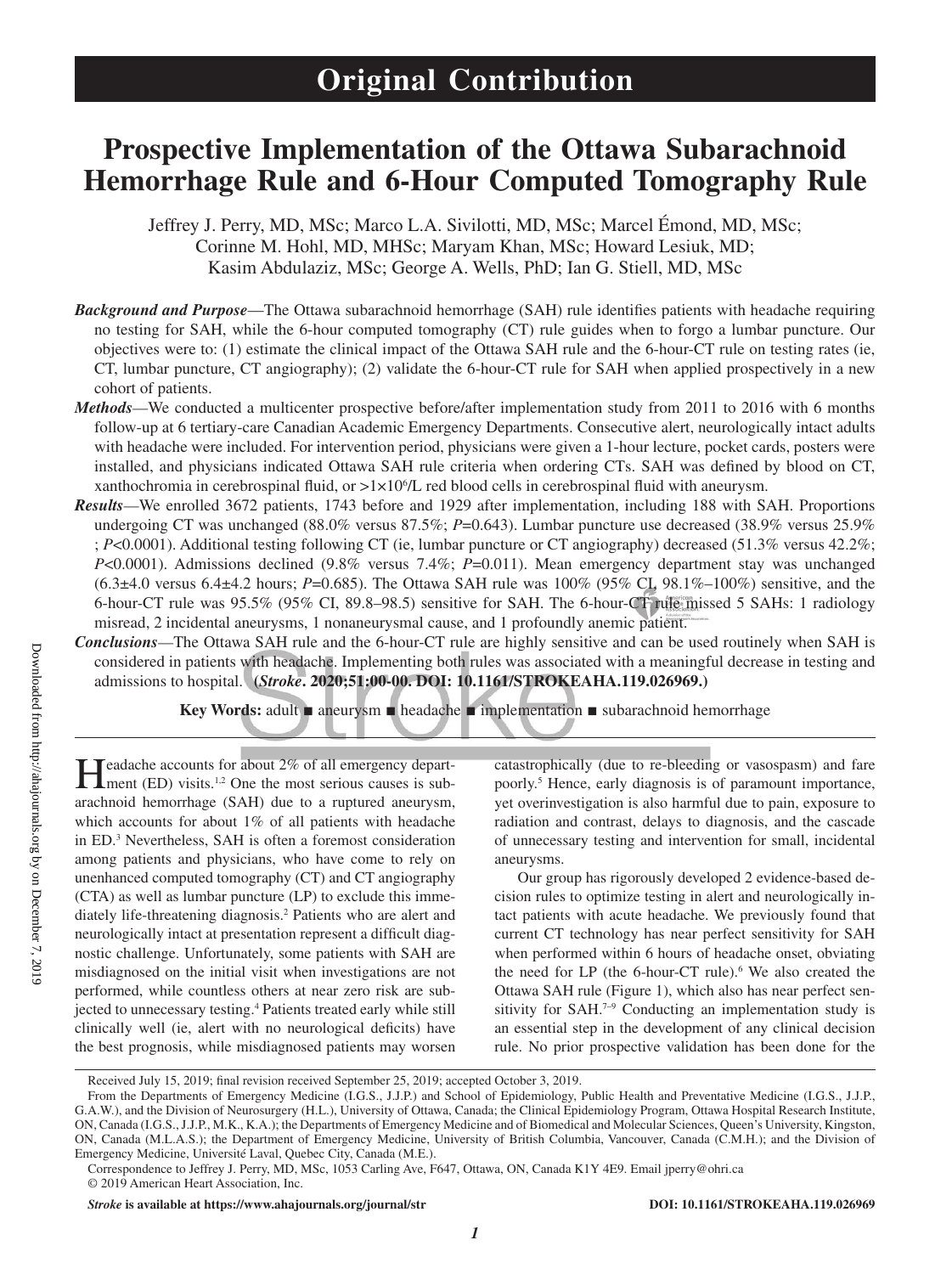

**Figure 1.** Infographic of the Ottawa subarachnoid hemorrhage (SAH) rule. This infographic was created by Dr Shahbaz Syed (Department of Emergency Medicine, University of Ottawa). Reprinted from Shahbaz Syed <sup>40</sup> with permission. Copyright ©2019.

6-hour-CT rule, although 3 retrospective studies have demonstrated nearly perfect sensitivity.<sup>10–12</sup>

The goal of this study was to determine the impact of the Ottawa SAH rule and 6-hour-CT rule when fully implemented versus current practice. Our specific objectives were to: (1) estimate the clinical impact of the Ottawa SAH rule and the 6-hour-CT rule on testing rates (ie, CT, LP, CTA) and on ED length of stay; (2) validate the accuracy of the 6-hour-CT rule for identifying patients with SAH when applied prospectively in a new cohort of patients.

# **Methods**

# **Data Availability**

Data will be made available to all interested researchers upon request. All requests will be reviewed by the Steering Committee, and the data will be available from the corresponding author on reasonable request.

# **Design**

We conducted a prospective multicenter before-after controlled study comparing outcomes during 2 consecutive study periods in 6 hospital EDs. Sites were urban Canadian tertiary care teaching hospitals. We collected control phase data from January 2010 to June 2013. During this period, one site dropped out of the study in March 2011 because of high department clinical pressures. Following an education/training period, we commenced the intervention phase at the 5 remaining sites from June 2013 to January 2016. Data are fully anonymized in the database. The Research Ethics Boards waived the requirement for informed consent.

# **Study Population**

We included consecutive alert patients in ED over 16 years of age presenting with a chief complaint of a nontraumatic, acute headache, or syncope associated with a headache who were assessed by an emergency physician. To be eligible, patients on arrival to the ED must have been alert (defined as Glasgow Coma Scale of 15/15, or awake and fully oriented), and presented within 14 days of a nontraumatic headache (defined as no known falls or direct trauma to the head within 7 days), which was acute in onset (defined as reaching maximal intensity in <1 hour). The patient must have presented to the ED within 14 days of the headache's onset.

Patients were excluded for: (1) 3 or more previous similar headaches (ie, same intensity/character as their current headache) over a period of >6 months (eg, established migraines), (2) confirmed SAH before arrival at study ED, (3) previously investigated with CT and LP for the same headache, (4) papilledema, (5) new focal neurological deficit, (6) previous diagnosis of intracranial aneurysm or SAH, (7) known brain neoplasm, (8) cerebroventricular shunt, (9) headache within 72 hours following a LP, and (10) headache described as gradual or peak intensity beyond 1 hour.

In the control phase, there was no change in patient management. Physicians were instructed not to use the decision rules as a basis for patient care and the decision to order CT and perform a LP or CTA was left at their discretion. In the intervention phase, physicians were actively encouraged to use the Ottawa SAH rule and the 6-hour-CT rule but had the option to override the proposed rules. Each participating hospital obtained local ethics approval before starting data collection.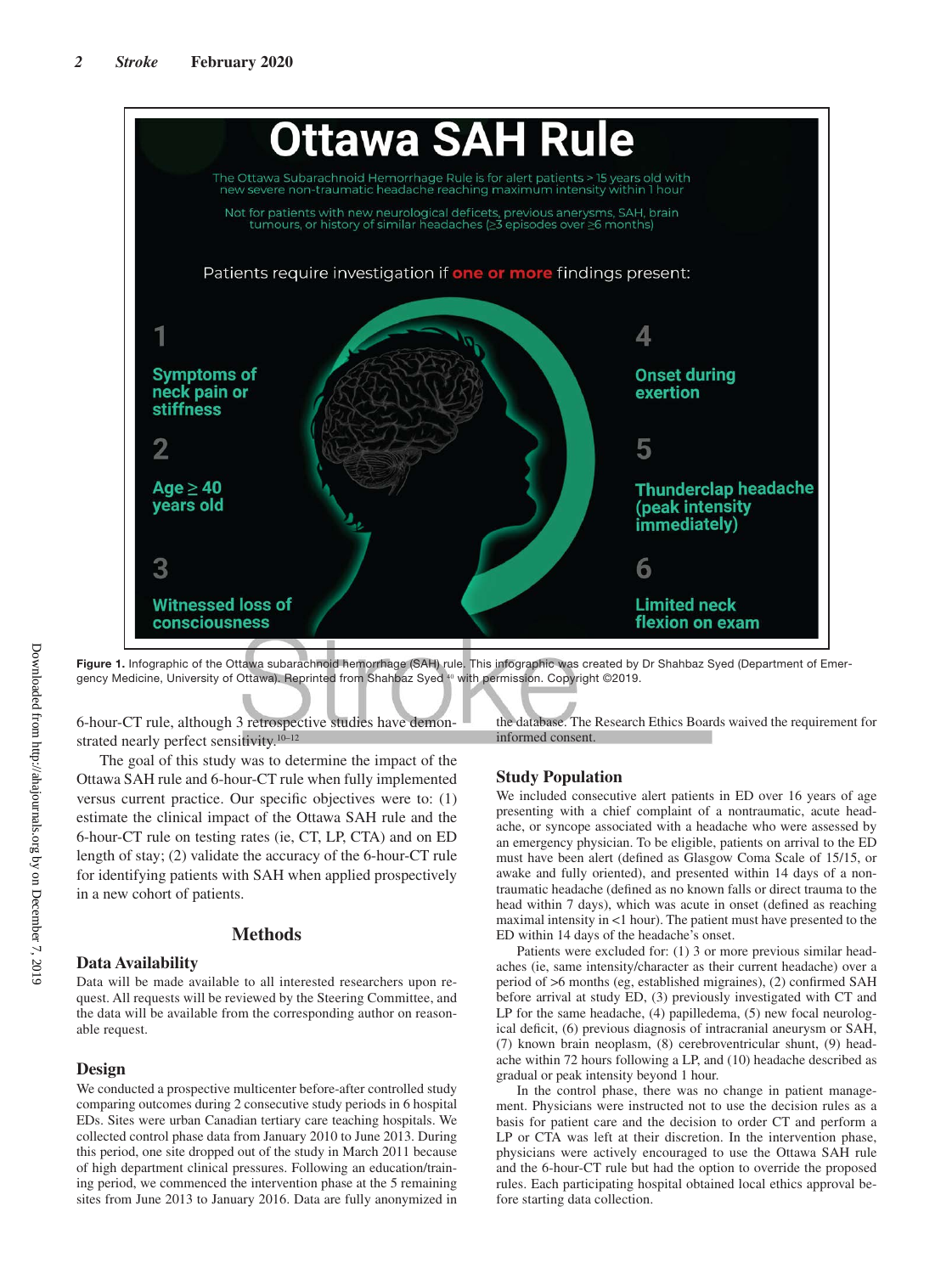## **Setting**

Our sites included: The Ottawa Hospital Civic Campus and General Campuses, Kingston General Hospital, Vancouver General Hospital, Alberta Health Sciences Centre, and Hôpital de l'Enfant Jésus in Québec City. The combined annual census of the 6 study sites was 365000 ED visits. The data management and analysis were conducted at the Clinical Epidemiology Program at the Ottawa Hospital Research Institute.

# **Patient Assessment**

In the control phase, patients were assessed by staff physicians certified in emergency medicine or supervised residents. Physicians were asked to record their findings on data collection forms attached to the patient's record of treatment (attached by clerk, nurse or physician). Daily patient census was reviewed by the local site study nurse. Patients without a physician form had a data collection form completed by the site study nurse. The control phase was comprised of both patients enrolled by physicians and eligible patients identified during the census reviews. Similarly, eligible patients were identified in the same manner during the intervention period at all hospitals by having the site study nurse review daily patient census logs. Our central coordinator subsequently confirmed patient eligibility based on the inclusion and exclusion criteria. The central coordinator also verified data quality.

The sources of data reviewed included the ED health record (including nursing and physician notes), hospital electronic records, CT requisitions, clinic records, follow-up computer checks at neurosurgical hospitals, and provincial coroner's records.

## **Intervention**

During the intervention period, we asked physicians to utilize the Ottawa SAH rule and the 6-hour-CT rule. The training consisted of education with reminders to actively implement the Ottawa SAH rule and the 6-hour-CT rule with: (1) physicians were also given a one-hour group presentation, (2) targeted individual physician training, (3) additional educational initiatives (lecture, posters, pocket cards), and (4) a process-of-care modification (either paper or electronic) with a change in the CT requisition (paper or electronic depending on site) required physicians to check off the individual components of the rules or the reason they were overriding the rules before the technologist processed the requisition. The decision to investigate remained at the discretion of the treating physician.

# **Outcome Measures**

The primary outcome, SAH, was defined as: (1) subarachnoid blood on CT, (2) xanthochromia in the cerebrospinal fluid, or (3) red blood cells  $(>\!\!1 \times 10^6/L)$  in the final tube of cerebrospinal fluid with an aneurysm demonstrated on cerebral angiography, CTA, or magnetic resonance imaging angiography.

Patients underwent unenhanced head CT and LP at the discretion of the treating physician. Certified radiologists or neuroradiologists, unaware of this study, interpreted all advanced imaging by their usual standard. CT scans were performed without contrast with third generation or better CT scanners using thin slices. The LPs were done according to current practice, and the red blood cell count and presence/absence of visible xanthochromia was recorded by laboratory technicians unaware of this study.

#### **Proxy Outcome SAH**

For every patient who underwent no testing, who had only CT but no LP, or who had an LP with red blood cells  $>1 \times 10^{6}/L$  in the final tube, we performed an electronic health records review at 6 months and at study end at every hospital with neurosurgical capacity in the same city as the index ED visit. In prior studies involving over 4000 subjects, we had also performed telephone follow-up to further exclude a subsequent SAH, but given a yield of zero and our Research Ethics Boards' requirement for explicit consent before attempting telephone contact, we did not use telephone follow-up in the current study.<sup>7-9,13</sup> The need for consent would have precluded enrolling consecutive eligible patients with headache; including those who had not had a study form completed by a physician during the control phase and all patients in the intervention phase.

#### **Analysis**

We included in the primary analysis of diagnostic accuracy every consecutive eligible patient with headache during both the control and intervention periods, at all participating sites. Patients were not excluded in the intervention period if the physician failed to use the modified CT requisition, or elected not to follow the Ottawa SAH rule or the 6-hour-CT rule.

 $A \chi^2$  analysis stratified by site compared the proportion of patients with headache undergoing testing (CT, LP, CTA, or any testing post-CT) in the control versus intervention periods. We also measured the time from emergency physician assessment to discharge/referral (termed physician decision interval) as well as the total length of stay in ED in minutes from registration to discharge/referral. Both time intervals were tested using a 2-sided Student *T*-test. The accuracy of the Ottawa SAH rule and the 6-hour-CT rule for identifying SAH was assessed by sensitivity and specificity with 95% CIs.

We estimated a total sample size of 3000 patients (1500 in control period and 1500 in intervention period), with 180 positive SAH cases, based on enrollment windows and previous studies in which approximately 6% of enrolled cases experienced SAH.

#### **Results**

We enrolled 3672 patients with acute headache, including 188 (5.1%) with subarachnoid hemorrhage (Figure 2). Of these patients, 1743 were within the control phase and 1929 were following implementation of the Ottawa SAH rule and



**Figure 2.** Study flow. SAH indicates subarachnoid hemorrhage.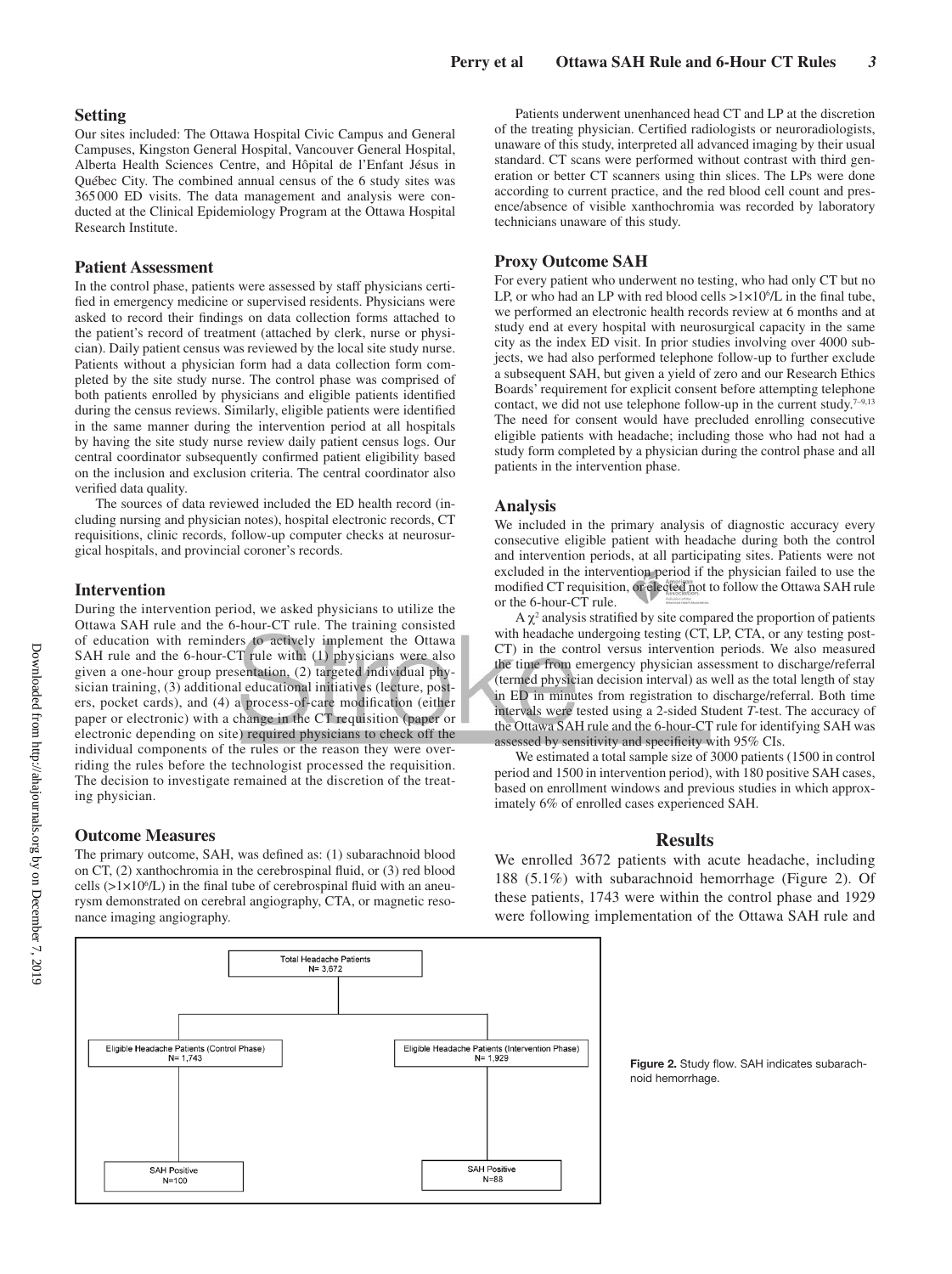the 6-hour-CT rule. All patients in both the control and intervention periods with SAH were identified during their initial ED visit.

Table 1 depicts the characteristics of all patients stratified by phase. The characteristics of the patients were similar between the control and intervention phases for most characteristics. The patients in the intervention phase were recorded to have more: thunderclap headache (56.8% versus 40.2%, loss of consciousness [5.1% versus 3.5%], neck pain [33.6% versus 27.5%], and neck stiffness with flexion [6.9% versus 4.2%]). The patients in the intervention phase had less frequent headache onset with exertion (13.7% versus 16.5%).

The rate of CT use remained constant (88.0% in control versus 87.5% in the intervention; *P*=0.643; Table 2). The LP rate decreased from 38.9% to 25.9% in the intervention group (*P*<0.0001). While the CTA rate increased from 18.8% in the control phase to 21.7% in the intervention phase (*P*=0.029), the rate of additional testing beyond CT (ie, LP or CTA) decreased from 51.3% to 42.2% (*P*<0.0001). Admission rates declined from 9.8% in the control phase to 7.4% (*P*=0.011). The mean length of stay in the ED from arrival to discharge/ referral was 6.3±4.0 hours in the control phase versus 6.4±4.2 hours in the intervention phase (*P*=0.685). The mean physician decision interval was 4.9±4.1 hours in the control phase versus 5.2±4.4 hours in the intervention phase (*P*=0.053). Physicians followed the Ottawa SAH rules in 77.5% of patients in the control phase versus 85.6% of cases in the intervention phase (*P*<0.0001).

For the 1204 patients who had CT within 6 hours of headache onset, there were 530 patients in the control phase and 674 in the intervention phase (Table 3). These patients had an absolute decrease in additional testing (ie, LP or CTA) rates of 14.8% (46.6% control phase versus 31.8% intervention phase; *P*<0.0001). Physicians adherence to the Ottawa SAH rule increased from 80.9% in the control phase to 92.5% in the intervention phase (*P*<0.0001). Likewise, the adherence to the 6-hour CT rule progressed from 60.7% to 85.5% (*P*<0.0001).

The sensitivity of the 6-hour-CT rule was 95.5% (95% CI, 89.8–98.5) for subarachnoid hemorrhage (Table 4). Five patients with early CT had SAH with CT reported as normal: 2 unruptured aneurysms on CTA and presumed traumatic LP (as deemed by the treating neurosurgeon); 1 missed by the radiologist on the initial interpretation; 1 dural vein fistula (ie, nonaneurysmal); and 1 patient with sickle cell anemia with profound anemia (Hgb, 63 g/L) with a 3 mm aneurysm. The sensitivity of the Ottawa SAH rule was 100% (95% CI, 98.1%–100%).

#### **Discussion**

Implementation studies are an essential step in the development of clinical decision rules, so that their impact can be assessed.14–17 This before-after controlled implementation study of the Ottawa SAH rule and the 6-hour-CT rule found that overall investigation rates remained steady following implementation. We found that physicians were enthusiastic to adopt the 6-hour-CT rule. We found a clinically significant absolute reduction of 13.0% in LPs performed following the implementation of the Ottawa SAH rule and the 6-hour-CT rule. We found the Ottawa SAH rule to be 100% sensitive for

| Table 1.<br><b>Characteristics of Study Patients</b> |  |  |  |
|------------------------------------------------------|--|--|--|
|------------------------------------------------------|--|--|--|

| <b>Characteristics</b>                                                                                                                        | <b>All Patients</b><br>$(N=3672)$ | Control<br>$(N=1743)$ | Intervention<br>$(N=1929)$ |
|-----------------------------------------------------------------------------------------------------------------------------------------------|-----------------------------------|-----------------------|----------------------------|
| Mean age (SD)                                                                                                                                 | 45.3 (17.3)                       | 44.4 (16.7)           | 46.1 (17.8)                |
| Range                                                                                                                                         | 16-97                             | $16 - 97$             | 16-94                      |
| Female, %                                                                                                                                     | 2209 (60.2)                       | 1046 (60.0)           | 1163 (60.3)                |
| Arrival by ambulance, %                                                                                                                       | 979 (26.7)                        | 459 (26.3)            | 520 (27.0)                 |
| Onset during exertion, %                                                                                                                      | 553 (15.1)                        | 288 (16.5)            | 265 (13.7)                 |
| Onset during sexual activity, %                                                                                                               | 307(8.4)                          | 158 (9.1)             | 149 (7.7)                  |
| Headache awoke patient from<br>sleep, %                                                                                                       | 609 (16.6)                        | 281 (16.1)            | 328 (17.0)                 |
| Had thunderclap headache (ie,<br>peaking instantly), %                                                                                        | 1795 (48.9)                       | 700 (40.2)            | 1095 (56.8)                |
| Loss of consciousness, %                                                                                                                      | 159(4.3)                          | 61(3.5)               | 98(5.1)                    |
| If yes, witnessed loss of<br>consciousness, %                                                                                                 | 107 (2.9)                         | 38 (2.2)              | 69 (3.6)                   |
| Complaint of neck stiffness or<br>pain, %                                                                                                     | 1129 (30.8)                       | 480 (27.5)            | 649 (33.6)                 |
| Vomiting, %                                                                                                                                   | 938 (25.5)                        | 440 (25.2)            | 498 (25.8)                 |
| Patient had neck stiffness with<br>flexion, %                                                                                                 | 206(5.6)                          | 73 (4.2)              | 133 (6.9)                  |
| Mean systolic blood pressure, $mm_{,0}f_{\text{right}}$ 142.1 (31.4) 141.8 (24.5) 142.3 (36.6)<br>Hg (SD) N=3662; N=1738; N=1924 <sup>®</sup> |                                   |                       |                            |
| Final diagnosis                                                                                                                               |                                   |                       |                            |
| Benign headache, %                                                                                                                            | 2101 (57.2)                       | 979 (56.2)            | 1122 (58.2)                |
| Migraine headache, %                                                                                                                          | 598 (16.3)                        | 310 (17.8)            | 288 (14.9)                 |
| Subarachnoid hemorrhage, %                                                                                                                    | 188 (5.1)                         | 100(5.7)              | 88 (4.6)                   |
| Post coital headache, %                                                                                                                       | 114 (3.1)                         | 51 (2.9)              | 63 (3.3)                   |
| Viral illness, %                                                                                                                              | 76(2.1)                           | 39 (2.2)              | 37 (1.9)                   |
| Sinusitis, %                                                                                                                                  | 49 (1.3)                          | 29 (1.7)              | 20(1.0)                    |
| Syncope, %                                                                                                                                    | 31(0.8)                           | 8(0.5)                | 23 (1.2)                   |
| Ischemic stroke or TIA, %                                                                                                                     | 26 (0.7)                          | 9(0.5)                | 17 (0.9)                   |
| Intracerebral hemorrhage, %                                                                                                                   | 24 (0.7)                          | 13 (0.8)              | 11 (0.6)                   |
| Neck strain, %                                                                                                                                | 23(0.6)                           | 10 (0.6)              | 13 (0.7)                   |
| Brain tumor, %                                                                                                                                | 10(0.3)                           | 4(0.2)                | 6(0.3)                     |
| Bacterial meningitis, %                                                                                                                       | 7(0.2)                            | 4(0.2)                | 3(0.2)                     |
| Subdural hematoma, %                                                                                                                          | 5(0.1)                            | 3(0.2)                | 2(0.1)                     |
| Temporal mandibular joint<br>inflammation, %                                                                                                  | 2(0.1)                            | 1(0.1)                | 1(0.1)                     |
| Other*                                                                                                                                        | 416 (11.3)                        | 182 (10.4)            | 234 (12.1)                 |
|                                                                                                                                               |                                   |                       |                            |

TIA indicates transient ischemic attack.

\*Did not include any life-threatening causes. Stratified by Control vs Intervention Phase

SAH, further validating this rule in a new patient population. The 6-hour-CT rule remained highly sensitive at 95.5% for subarachnoid hemorrhage. While not perfectly sensitive, all 5 cases without a positive early CT were easily reconciled; one scan was misread initially as negative with blood present on subsequent blinded neuroradiologist re-assessment. Two were incidental aneurysms with traumatic tap, which underwent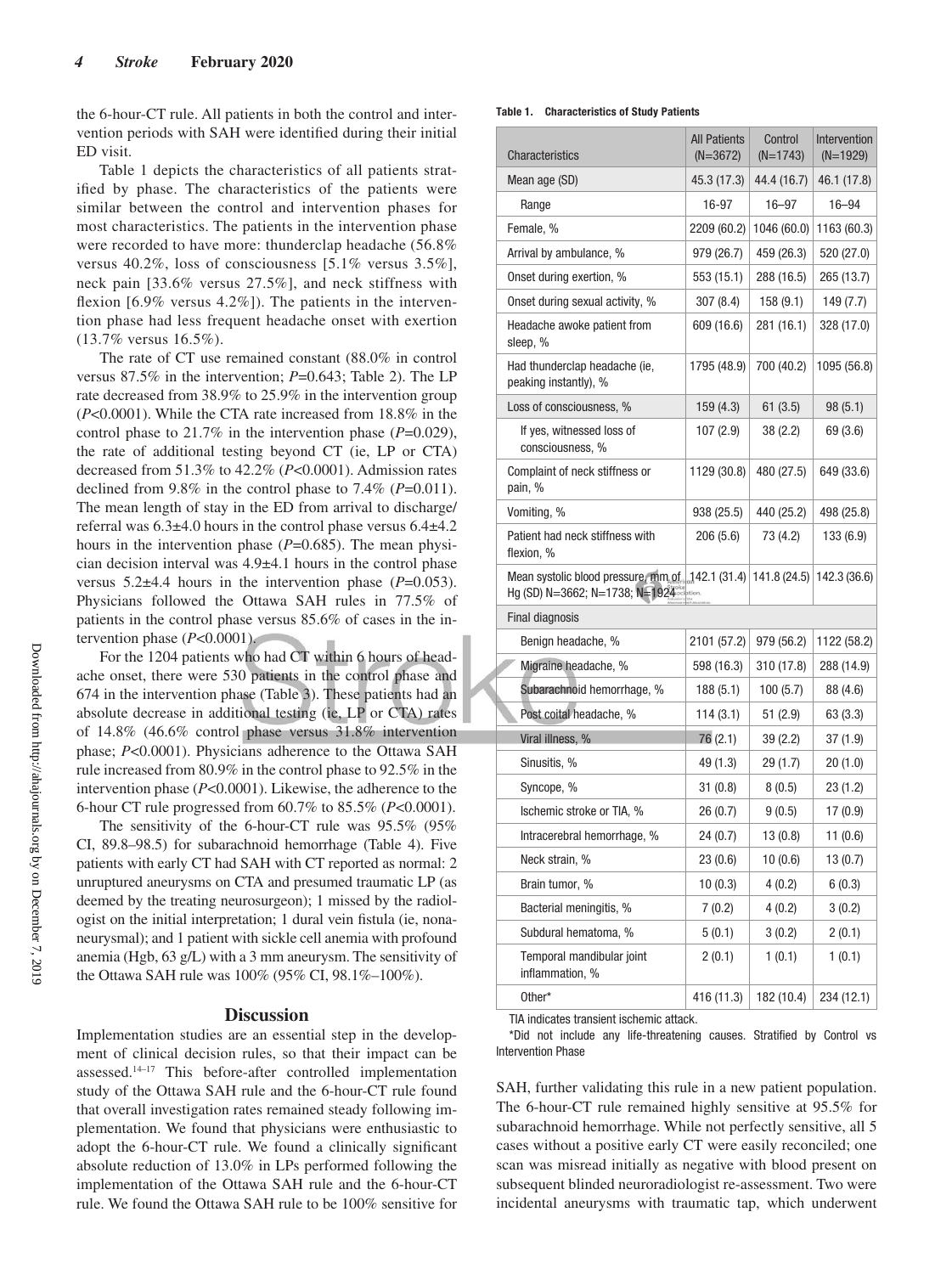|                                       | <b>All Patients</b><br>$(N=3672)$ | <b>Control Phase</b><br>$(N=1743)$ | Intervention Phase<br>$(N=1929)$ | PValue   |
|---------------------------------------|-----------------------------------|------------------------------------|----------------------------------|----------|
| CT, %                                 | 3222 (87.8)                       | 1534 (88.0)                        | 1688 (87.5)                      | 0.643    |
| $LP, \%$                              | 1178 (32.1)                       | 678 (38.9)                         | 500 (25.9)                       | < 0.0001 |
| CTA, %                                | 747 (20.4)                        | 328 (18.8)                         | 419 (21.7)                       | 0.029    |
| LP or CTA, %                          | 1707 (46.5)                       | 894 (51.3)                         | 813 (42.2)                       | < 0.0001 |
| Admitted to hospital, %               | 313(8.5)                          | 170 (9.8)                          | 143 (7.4)                        | 0.011    |
| Did doctor follow Ottawa SAH rule?, % | 2569 (81.3)                       | 1295 (77.5)                        | 1274 (85.6)                      | < 0.0001 |
| Mean LOS in hours (SD)                |                                   |                                    |                                  |          |
| Registration to discharge             | 6.3(4.1)                          | 6.3(4.0)                           | 6.4(4.2)                         | 0.685    |
| Physician assessment to discharge     | 5.1(4.3)                          | 4.9(4.1)                           | 5.2(4.4)                         | 0.053    |

#### **Table 2. Diagnostic Procedures and Disposition for All Patients**

CT indicates computed tomography; CTA, computed tomography angiogram; LOS, length of stay; LP, lumbar puncture; and SAH, subarachnoid hemorrhage.

treatment, as determined by their respective treating physicians. These false positive cases were included in the main analyses as SAH, as they met our conservative study definition of SAH. One patient had a dural vein fistula, a rare cause of nonaneurysmal SAH. The final case was in a high-risk patient with sickle cell anemia, a hemoglobin of 63 g/L and a 3-mm posterior circulation aneurysm, which was coiled. This case highlights that blood is not reliably detectable in fluidfilled cavities (eg, cerebrospinal fluid) when the concentration of hemoglobin is <100 g/L. As blood becomes less dense on CT imaging,18 physicians should not apply the 6-hour-CT rule in patients known to be severely anemic. We also wish to emphasize that an experienced radiologist interprets the CT to exclude SAH. Omitting an unnecessary LP benefits a busy clinician, but is also beneficial from a patient perspective to avoid a painful procedure and the risk of developing a post lumbar headache which could last for days to weeks. Notwithstanding these rules, physicians need to remain vigilant for the other serious causes of headache, not all of which are identifiable on CT or LP.

We recommend the Ottawa SAH rule and the 6-hour-CT rule be implemented to standardize which neurologically intact patients with a new rapidly peaking patients with headache require investigation to rule out SAH. These rules provides clinicians with validated tools to standardize which patients with headache do not require investigation to rule out subarachnoid hemorrhage. Careful application of the Ottawa SAH rule will correctly identify almost all patients with subarachnoid hemorrhage and recommend no testing for low-risk patients. The 6-hour-CT rule will decrease the number of unnecessary LPs and CTAs for patients presenting within 6 hours of headache onset.

Given that headaches are frequent, yet few are due to SAH, physicians are often looking for the proverbial needle in a haystack.19 SAHs commonly occur in middle age, with a median age of 50 years.<sup>20</sup> Mortality irrespective of treatment is also high, around 50% by 6 months.<sup>20</sup> Of survivors, 2 in 5 have residual neurological deficits.<sup>20,21</sup> It has been estimated that 40% of patients with SAH have a warning headache (or sentinel leak) a short time before a larger, catastrophic bleed. These patients may seem relatively well at initial presentation and may be misdiagnosed at a time when the SAH is best treated.<sup>4</sup> A previous population-based study found that nearly half of patients with SAH from rural/remote settings had a previous ED visit <2 weeks

|  | Table 3.    Diagnostic Procedures and Disposition for Patients With CT Within 6 Hours of Headache |  |  |  |  |
|--|---------------------------------------------------------------------------------------------------|--|--|--|--|
|--|---------------------------------------------------------------------------------------------------|--|--|--|--|

|                                       | <b>All Patients</b><br>$(N=1204)$ | <b>Control Phase</b><br>$(N=530)$ | Intervention Phase<br>$(N=674)$ | PValue   |
|---------------------------------------|-----------------------------------|-----------------------------------|---------------------------------|----------|
| CT, %                                 | 1204 (100)                        | 530 (100)                         | 674 (100)                       | N/A      |
| LP, %                                 | 268 (22.3)                        | 166 (31.3)                        | 102(15.1)                       | < 0.0001 |
| CTA, %                                | 248 (20.6)                        | 113(21.3)                         | 135 (20.0)                      | 0.582    |
| LP or CTA, %                          | 461 (38.3)                        | 247 (46.6)                        | 214 (31.8)                      | < 0.0001 |
| Admitted to hospital, %               | 140 (11.6)                        | 77 (14.5)                         | 63 (9.4)                        | 0.005    |
| Did doctor follow Ottawa SAH rule?, % | 917 (86.8)                        | 414 (80.9)                        | 503 (92.5)                      | < 0.0001 |
| Did doctor follow the 6 h CT rule?, % | 731 (73.3)                        | 296 (60.7)                        | 435 (85.5)                      | < 0.0001 |
| Mean LOS in h (SD)                    |                                   |                                   |                                 |          |
| Registration to discharge             | 5.8(4.2)                          | 5.7(3.9)                          | 5.9(4.4)                        | 0.359    |
| MD assessment to discharge            | 4.9(4.4)                          | 4.9(4.1)                          | 5.0(4.7)                        | 0.649    |

CT indicates computed tomography; CTA, computed tomography angiogram; LP, lumbar puncture; and SAH, subarachnoid hemorrhage.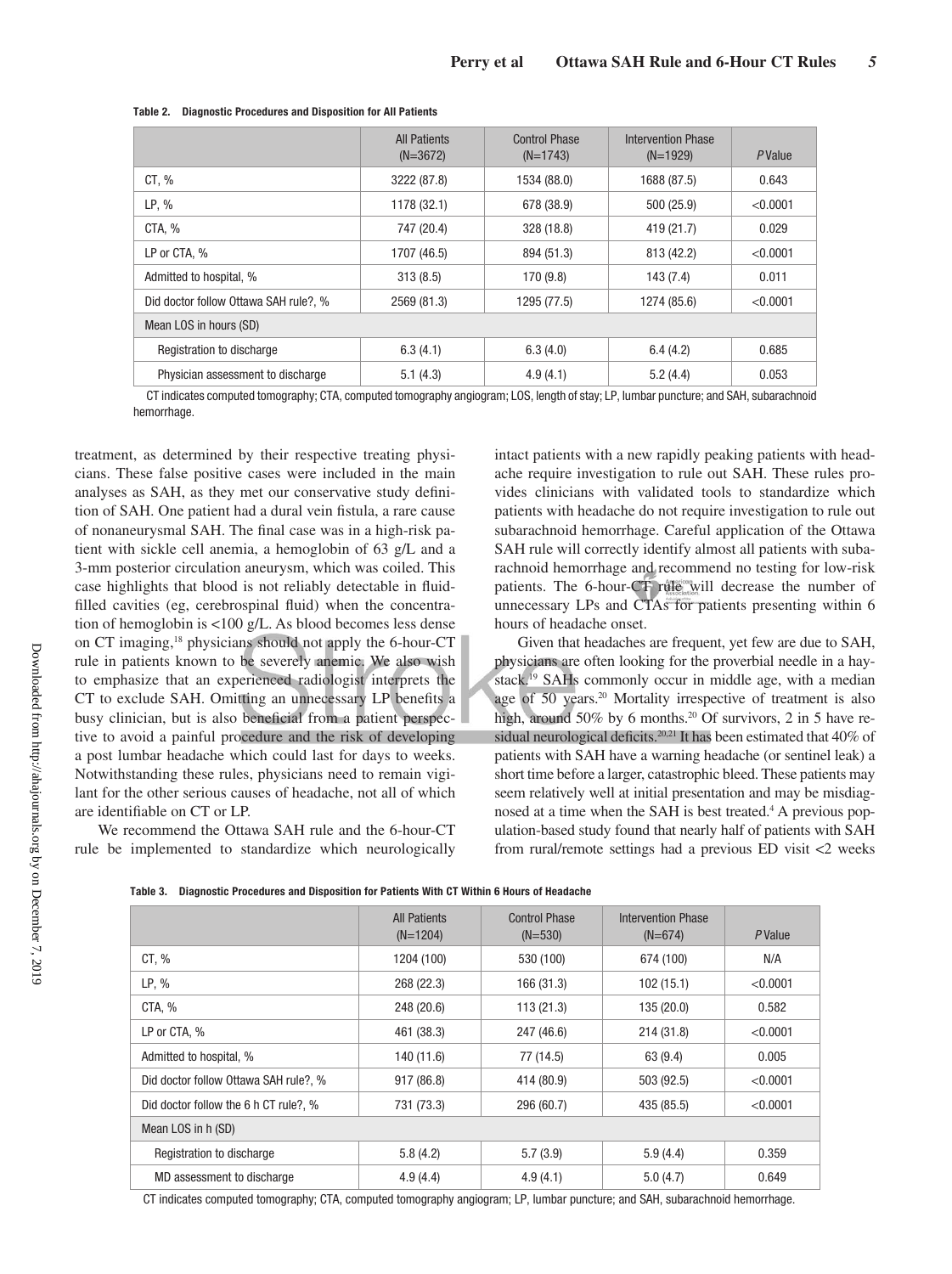#### **Table 4. Ottawa SAH and 6-Hours CT Rules With Sensitivity and Specificity**

|                          | <b>SAH</b>           |           |  |  |  |
|--------------------------|----------------------|-----------|--|--|--|
|                          | Yes                  | <b>No</b> |  |  |  |
| 6-h CT rule ( $N=1204$ ) |                      |           |  |  |  |
| Positive                 | 106                  | $\Omega$  |  |  |  |
| Negative                 | 5                    | 1093      |  |  |  |
| Sensitivity (95% CI)     | 95.5 (89.8-98.5)     |           |  |  |  |
| Specificity (95% CI)     | 100.0 (99.7-100.0)   |           |  |  |  |
| Ottawa SAH rule (N=3672) |                      |           |  |  |  |
| High risk                | 188                  | 3040      |  |  |  |
| Low risk                 | 0                    | 444       |  |  |  |
| Sensitivity (95% CI)     | $100.0$ (98.1-100.0) |           |  |  |  |
| Specificity (95% CI)     | 12.7 (11.7-13.9)     |           |  |  |  |

CT indicates computed tomography; and SAH, subarachnoid hemorrhage.

before their SAH diagnosis for a symptom compatible with a warning headache, as compared with 1 in 16 in urban community hospitals and 1 in 60 in tertiary care  $EDs<sup>22</sup>$  Misdiagnosis and delayed diagnosis account for most of the delay in referral to a neurosurgeon.4,20,23–35 Patients with an undiagnosed small SAH that subsequently rehemorrhages have a worse prognosis.<sup>33</sup> Early treatment (surgery to clip aneurysms or intravascular coiling) can be life-saving for patients with SAH.5,36–38 Hence, without standardizing investigations, patients suffer from a missed opportunity for early diagnosis of their SAH.

Our results have comparable sensitivity for the Ottawa SAH rule to a previous retrospective study of 454 patients with headache (including 9 subarachnoid hemorrhages). They found the Ottawa SAH rule had 100% sensitivity (95% CI,  $62.9\% - 100\%$ ).<sup>39</sup> Their wide confidence bands were due to their relatively small sample size.

## **Limitations**

During the control phase, physicians were explicitly told not to follow the Ottawa SAH rule and the 6-hour-CT rule, but rather use their usual care. Nevertheless, since physicians completed study forms, this may have taught physicians to consider SAH more carefully and made them more aware of the Ottawa SAH rule and the 6-hour-CT rule. We think the magnitude of this effect was small but may have attenuated the difference between the control and intervention phases.

We were unable to control for the temporal trends in the study EDs, including the global phenomenon of ever increasing ED congestion due to access block to in-hospital beds, such that patients who are admitted spend many hours to days in the ED. This, or other temporal factors not controlled for in this study, may explain why the length of stay did not decrease substantially despite less testing in our intervention phase.

The Ottawa SAH rule and 6-hour-CT rule only apply to patients with headache at risk for SAH. They are not designed to assess for other serious etiologies of headache (eg, bacterial meningitis, cerebral venous thrombosis, stroke, etc). Most of these conditions present with neurological deficits, altered mentation, or gradual onset headache, which exclude the use of the rules and suggest alternate diagnoses.

# **Conclusions**

None.

This implementation study validates the accuracy of the Ottawa SAH rule and 6-hour-CT rule for SAH. Both the Ottawa SAH rule and the 6-hour-CT rule are now fully validated and ready to use clinically. Using the Ottawa SAH rule did not increase or decrease the number of investigations performed. The 6-hour-CT rule resulted in a modest decrease in testing following a normal early CT. Utilizing the Ottawa SAH rule and the 6-hour-CT rule allows clinicians in ED to safely standardize care for alert, patients with acute headache.

# **Acknowledgments**

We thank the physicians who completed data collection forms and the nurses and clerks at all our study sites. We thank the Office of the Coroner of Ontario for verifying outcomes. We thank Vancouver General Hospital, Vancouver, British Columbia; Ottawa Hospital, Ottawa, ON (Juanita Wilzer, Rebecca Briscoe); Kingston General Hospital, Kingston, Ontario (Jane Reid, Vlad Latiu); CHU de Québec— Hôpital de L'Enfant-Jésus, Quebec City, Quebec (Marilyne Dufresne, Suzy Lavoie). We thank our Ottawa Hospital Research Institute colleagues (Katherine Madill, Sheryl Domingo, My-Linh Tran, Catherine Clement, and Angela Marcantonio). Dr Perry conceived the idea and prepared the manuscript. Jane Sutherland coordinated the study and Dr Wells provided statistical assistance and revised the manuscript. Drs Sivilotti, Émond, Hohl, Lesiuk, M. Khan, K. Abdulaziz, and Dr Stiell assisted with design and manuscript writing. Dr Perry is the Guarantor and takes full responsibility for the manuscript and study.



This article was funded by Canadian Institutes of Health Research (Operating Grants: 67107, 153742; Foundation Grant (148382). Dr Sivilotti received a Clinician Scientist Development Award from the Southeastern Ontario Academic Medicine Association. Dr Stiell is a Distinguished Professor and University Health Research Chair, University of Ottawa. Dr Hohl received a Mentored Clinician Scientist Award from the Vancouver Coastal Health Research Institute, a salary award from the Michael Smith Foundation for Health Research and a New Investigator Award from the Canadian Institutes of Health Research. No funding bodies had any role in design, data collection, analysis, decision to publish, or manuscript preparation.

# **Disclosures**

#### **References**

- 1. Edlow JA, Panagos PD, Godwin SA, Thomas TL, Decker WW; American College of Emergency Physicians. Clinical policy: critical issues in the evaluation and management of adult patients presenting to the emergency department with acute headache. *Ann Emerg Med.* 2008;52:407– 436. doi: 10.1016/j.annemergmed.2008.07.001
- 2. Vermeulen M, van Gijn J. The diagnosis of subarachnoid haemorrhage. *J Neurol Neurosurg Psychiatry*. 1990;53:365–372. doi: 10.1136/jnnp.53.5.365
- 3. Edlow JA, Caplan LR. Avoiding pitfalls in the diagnosis of subarachnoid hemorrhage. *N Engl J Med*. 2000;342:29–36. doi: 10.1056/NEJM200001063420106
- 4. Schievink WI, van der Werf DJ, Hageman LM, Dreissen JJ. Referral pattern of patients with aneurysmal subarachnoid hemorrhage. *Surg Neurol*. 1988;29:367–371. doi: 10.1016/0090-3019(88)90045-6
- 5. Hillman J, Säveland H, Jakobsson KE, Edner G, Zygmunt S, Fridriksson S, et al. Overall management outcome of ruptured posterior fossa aneurysms. *J Neurosurg*. 1996;85:33–38. doi: 10.3171/jns.1996.85.1.0033
- 6. Perry JJ, Stiell IG, Sivilotti ML, Bullard MJ, Emond M, Symington C, et al. Sensitivity of computed tomography performed within six hours of onset of headache for diagnosis of subarachnoid haemorrhage: prospective cohort study. *BMJ*. 2011;343:d4277. doi: 10.1136/bmj.d4277